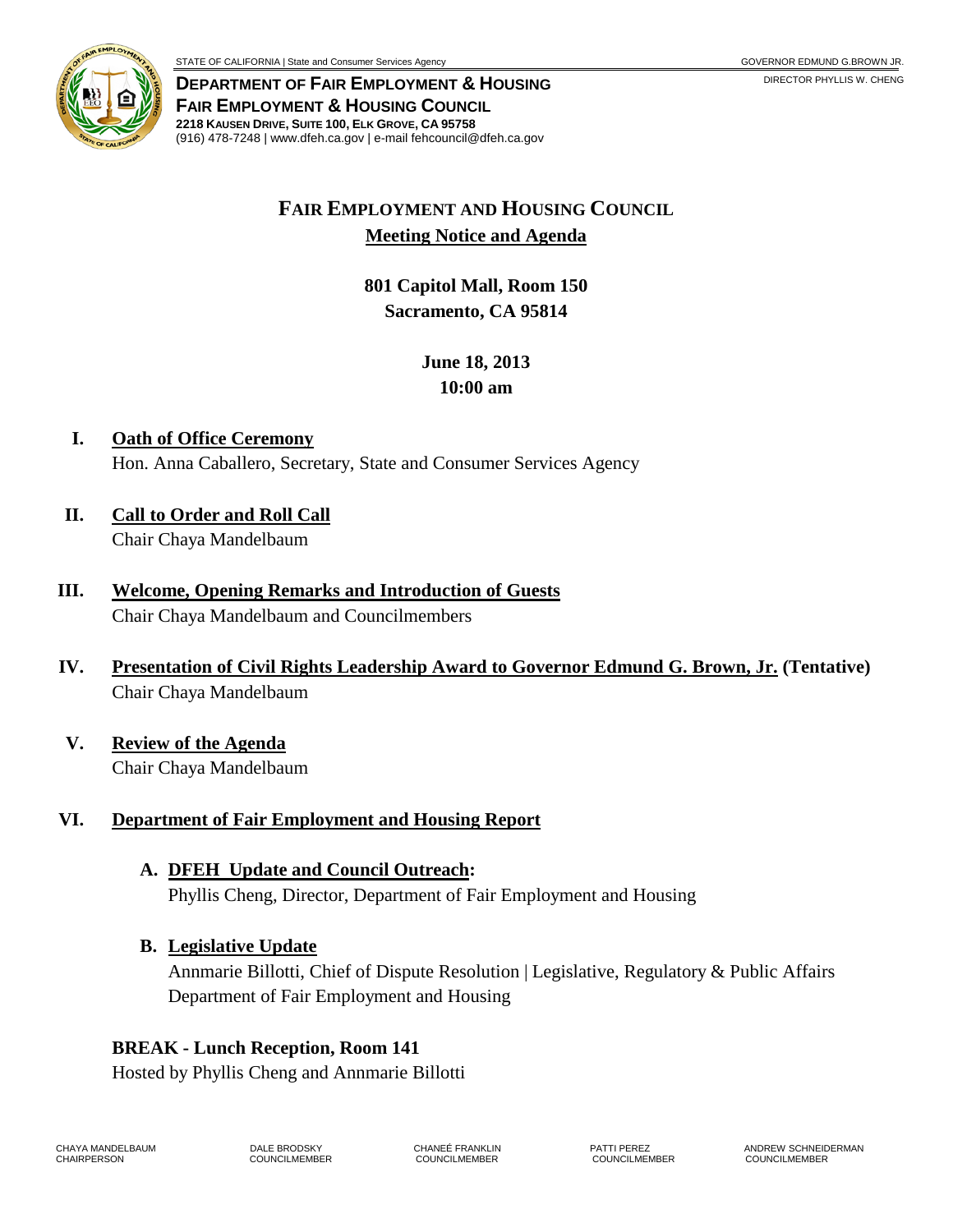FAIR EMPLOYMENT AND HOUSING COUNCIL

Meeting Notice and Agenda – June 18, 2013 Page 2

### **VII. Changes without Regulatory Effect**

Chair Chaya Mandelbaum

[Attachment A. California Code of Regulations, title 1, section 100](/wp-content/uploads/sites/32/2017/06/ATTACHA-2013Jun18.pdf) [Attachment B: California Code of Regulations, title 2, sections 7285.0-8504](/wp-content/uploads/sites/32/2017/06/ATTACHB-2013Jun18.pdf) Attachment C: Flowchart [of Proposed Changes without Regulatory Effect](/wp-content/uploads/sites/32/2017/06/ATTACHC-2013Jun18.pdf) [Attachment D: Matrix](/wp-content/uploads/sites/32/2017/06/ATTACHD-2013Jun18.pdf) of Proposed Changes [Attachment E: Proposed Changes](/wp-content/uploads/sites/32/2017/06/ATTACHE-2013Jun18.pdf) without Regulatory Effect

### **A. Proposed Former Fair Employment and Housing Commission Regulations to be Deleted**

- 1. Discussion
- 2. Public Comment
- 3. Action by Council

# **B. Proposed Former Fair Employment and Housing Commission Regulations to be Republished under the DFEH Fair Employment and Housing Council**

- 1. Discussion
- 2. Public Comment
- 3. Action by Council

# **C. Proposed Former Fair Employment and Housing Commission Regulations to be Changed and Republished under the DFEH Fair Employment and Housing Council**

- 1. Discussion
- 2. Public Comment
- 3. Action by Council

### **VIII. Council Incompatible Activities Policy Statement**

Chair Chaya Mandelbaum

[Attachment F. Former Fair Employment and Housing Commission Incompatible Activities](/wp-content/uploads/sites/32/2017/06/ATTACHF-2013Jun18.pdf) Statement

# **A. Former Fair Employment and Housing Commission Incompatible Activities Statement to be Repealed**

- 1. Discussion
- 2. Public Comment
- 3. Action by Council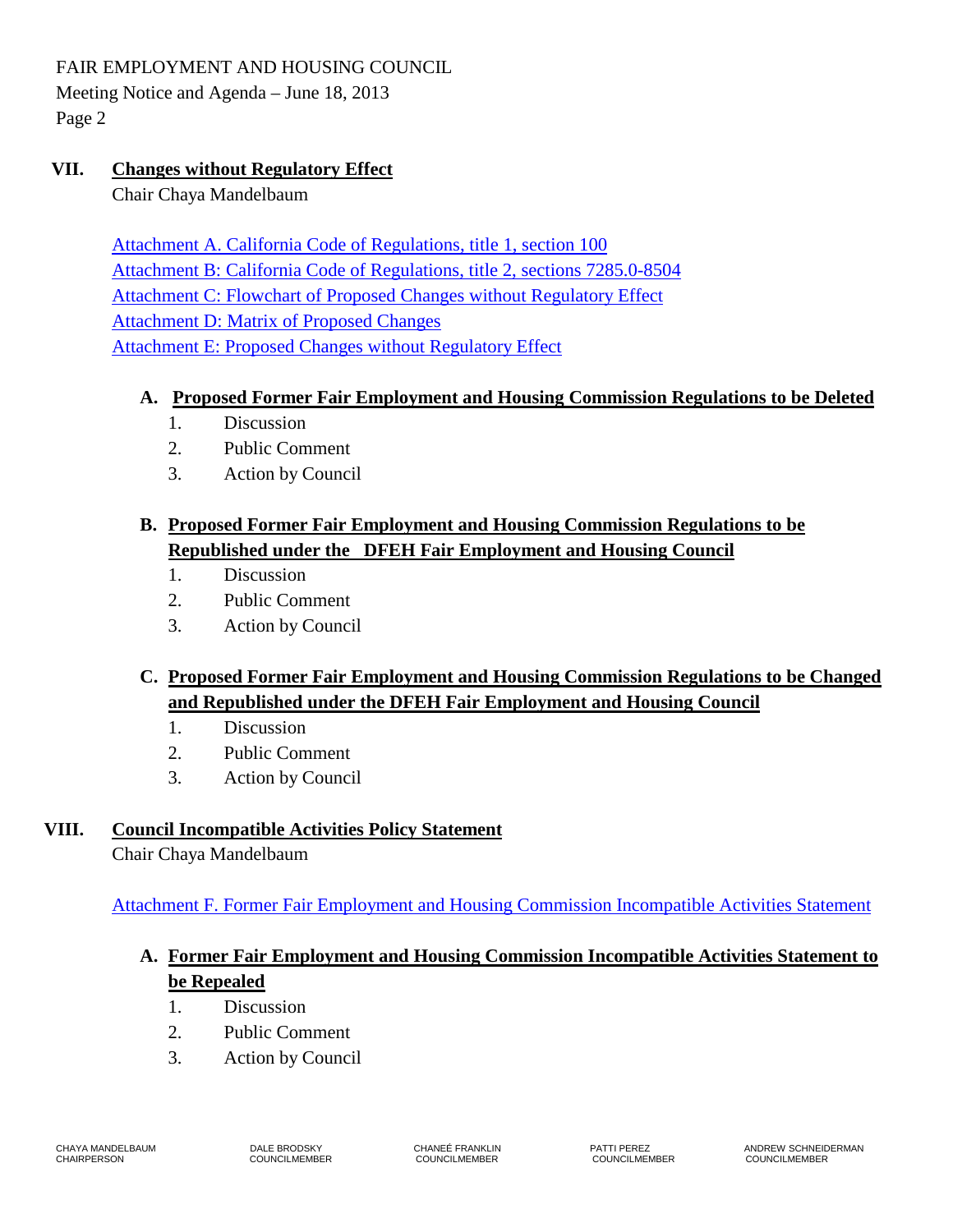### **B. New Fair Employment and Housing Council Incompatible Activities Statement to be Adopted**

- 1. Discussion
- 2. Public Comment
- 3. Assignment of Committee and Proposed Schedule

#### **IX. Proposed Regulatory Projects**

Chair Chaya Mandelbaum

### **[Attachment D: Matrix of Proposed Changes](/wp-content/uploads/sites/32/2017/06/ATTACHD-2013Jun18.pdf)**

# **A. Amendments to Selected Regulatory Provisions relating to Employment under the Fair Employment and Housing Act**

- 1. Discussion
- 2. Public Comment
- 3. Assignment of Committee and Proposed Schedule

#### **B. Amendments to Regulatory Provisions relating to the California Family Rights Act**

- 1. Discussion
- 2. Public Comment
- 3. Assignment of Committee and Proposed Schedule

#### **C. New Regulations relating to Housing under the Fair Employment and Housing Act**

- 1. Discussion
- 2. Public Comment
- 3. Assignment of Committee and Proposed Schedule

### **X. Public Comment**

Chair Chaya Mandelbaum

- **A. Regulatory Changes or Improvements that Should be Made**
- **B. Methods of Broadening Public Awareness of the Regulations**
- **C. Other Non-Regulatory Civil Rights Issues the Council Should Review**